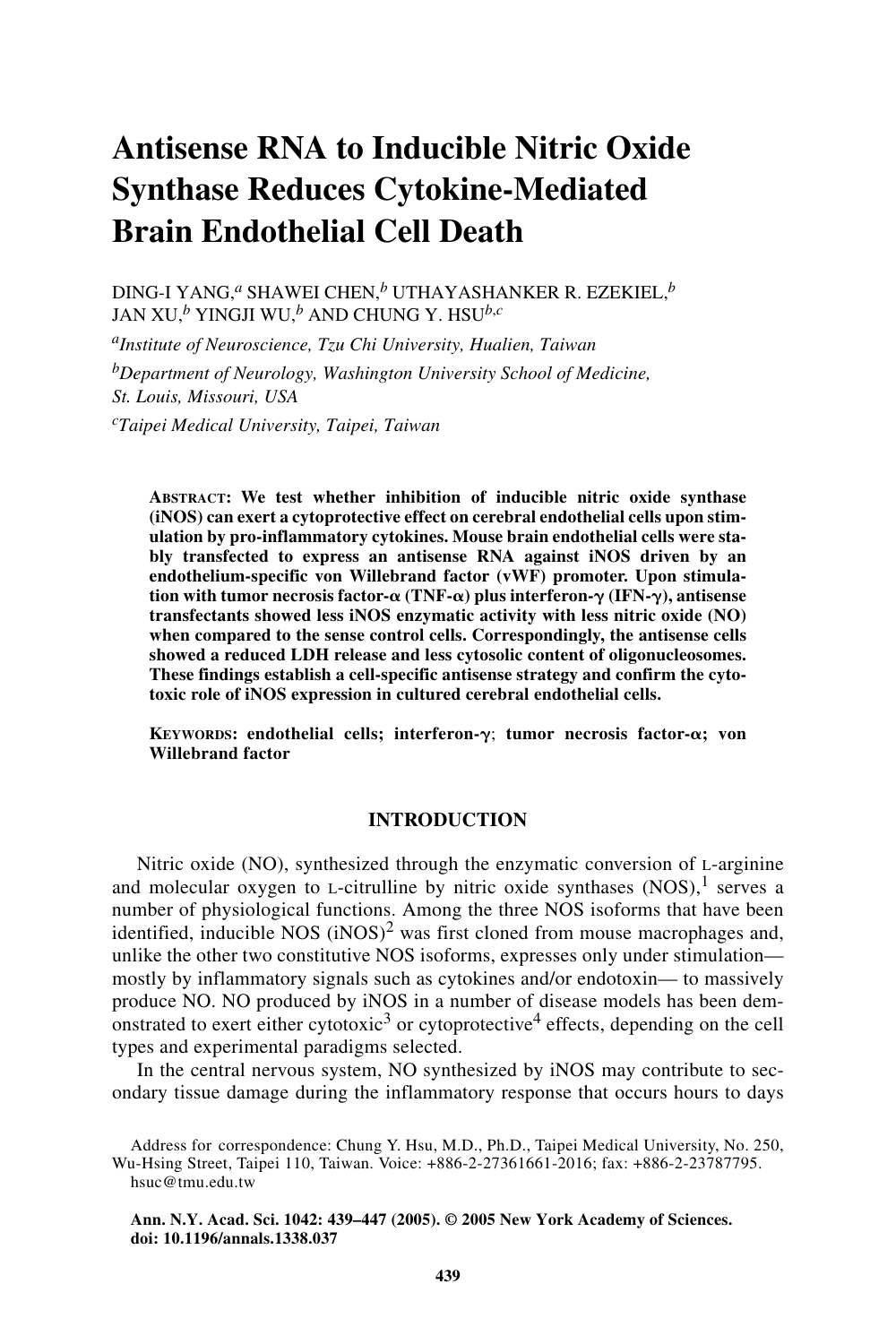following the primary insults, including brain ischemia and trauma. A major target of such an inflammatory reaction is the cerebral endothelial cell, which plays a pivotal role in sustaining blood flow and nutrient supply for brain tissues including neurons and glia. In addition to the expression of iNOS in response to inflammatory signals, cerebral endothelial cells also constitutively express  $eNOS<sub>1</sub><sup>5</sup>$  which could also release NO to function as a vasodilator and which may be beneficial in maintaining optimal cerebral blood flow.<sup>6</sup> Therefore, selective inhibition of iNOS sparing eNOS is an attractive approach to fully delineate the cytotoxic versus cytoprotective potential of NO. Herein we used a brain endothelial (Bend) cell line as a model system in which iNOS can be induced by synergistic exposure to pro-inflammatory cytokines.<sup>7</sup> Our findings suggest that reduction in NO synthesis by antisense RNA to the iNOS gene protects these cells against cytokine-mediated injuries.

# **MATERIALS AND METHODS**

## *Plasmid Construction*

Based on the published cDNA sequence of mouse macrophage iNOS (Genebank accession number M92649), two sets of primers were designed to amplify two 145 bp fragments from mouse genomic DNA via polymerase chain reaction (PCR), one complementary (forward primer: 5′-CGGGATCCCTCCGTGGAGTGAACAAGA-3′; reverse primer: 5′-GGGGTACCTTTACAGGGAGTTGAAGAC-3′) and one homologous (forward primer: 5′-CGGGATCCTTTACAGGGAGTTGAAGAC-3′; reverse primer: 5′-GGGGTACCCTCCGTGGAGTGAACAAGA-3′) to the sequence between 45 bp and 189 bp of the murine iNOS transcript. These two DNA fragments derived from PCR represent the antisense (complementary) and sense (homologous) sequences covering a portion of the 5′-untranslated region 66 bp upstream of ATG initiation codon. Recognition sequences of restriction endonucleases BamH I and Kpn I were incorporated into the 5<sup>'</sup>-ends of forward and reverse primers, respectively, in both primer pairs for efficient subcloning into expression vector. The conditions used to amplify iNOS antisense/sense fragments were as follows: the preincubation was at  $94^{\circ}$ C for 2 min, reaction mixtures were cycled 30 times at  $50^{\circ}$ C for 1 min (annealing), 72°C for 1 min (extension), and 94°C for 40 s (denaturation), with a final extension of 10 min at 72°C.

To allow the expression of iNOS antisense/sense constructs exclusively in endothelial cells, an endothelial cell–specific expression vector was constructed. This was achieved by replacing the cytomegalovirus (CMV) immediate-early promoter in pcDNA3.1 (Invitrogen, Carlsbad, CA) with the promoter of von Willebrand factor (vWF). A primer pair (forward primer: 5′-GAAGATCTTTAGCCGATCCAT-TCAACCC-3′; reverse primer: 5′-CTAGCTAGCATACCTTCCCCTGCAAATGAG-3′) was synthesized to generate a 750-bp vWF promoter out of mouse genomic DNA. Recognition sequences of restriction enzymes Bgl II and Nhe I were included in the 5′-ends of forward and reverse primers, respectively. PCR was performed using 1  $\mu$ g mouse genomic DNA with reactions carried out for 30 cycles of 52 $\degree$ C annealing for 1 min, 72°C extension for 1 min, and 94°C denaturation for 40 s. This was followed by an extension of 10 min at  $72^{\circ}$ C. The amplified mouse vWF promot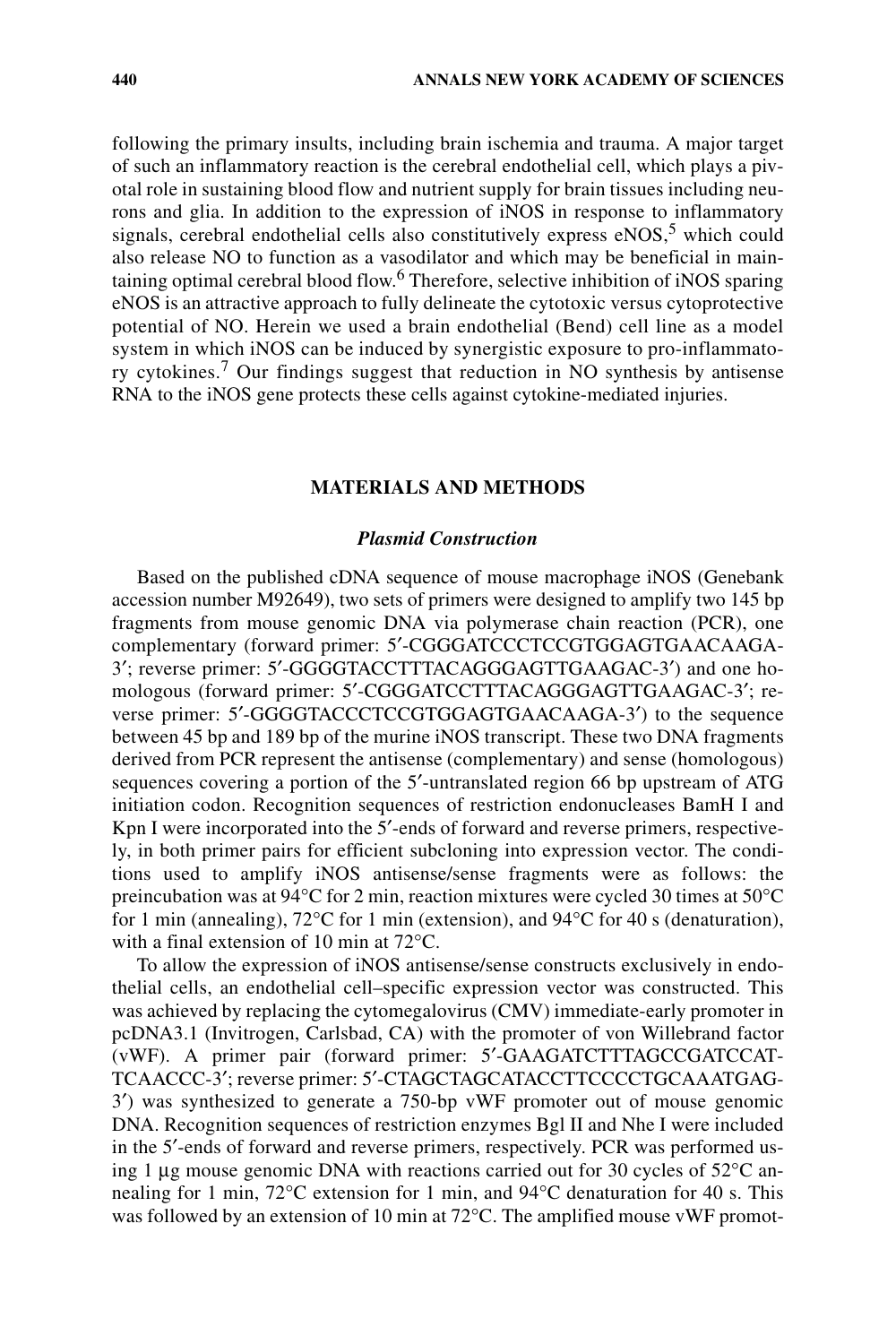er was then subcloned into Bgl II/Nhe I sites of pcDNA3.1 vector previously digested with Bgl II/Nhe I to remove the CMV promoter.

#### *Southern and Western Blotting*

Southern blotting was conducted according to standard protocols using the DIG Labeling/Detection Kit (Boehringer Mannheim, Indianapolis, IN). To detect the iNOS protein by Western blotting, primary antibody against mouse macrophage iNOS (Transduction Lab., Lexington, KY) was applied at 1:500 dilution with a working concentration of 0.5 µg/mL. The anti-rabbit IgG secondary antibody (NA934, Amersham Life Science Inc., Arlington Heights, IL) was used at 1:7500 dilution. The immunoreactive components were then detected with ECL Western blotting detection reagent (Amersham Life Science Inc.) and exposed to Kodak XRP-1 films. To detect eNOS, primary antibody against mouse eNOS (Transduction Lab.) was applied at 1:1000 dilution at a final concentration of 0.25 µg/mL. The anti-rabbit IgG secondary antibody (NA934, Amersham Life Science Inc.) was used at 1:5000 dilution.

## *Statistical Analysis*

Results are expressed as means  $\pm$  SD. Statistical analysis was performed using Student's unpaired *t*-test between two experimental groups (e.g., sense vs. antisense). Multiple groups were analyzed by one-way analysis of variance followed by a post-hoc Bonferroni *t*-test. A *P* value of less than 0.05 was considered significant.

# **RESULTS AND DISCUSSION**

Exposure of Bend cells to a combination of TNF- $\alpha$  and IFN- $\gamma$  resulted in a marked increase in the accumulation of nitrite in the medium as compared to those cells treated with serum-free medium only (FIG. 1A). Neither cytokine alone was capable of inducing NO production in Bend cells (data not shown). Additional NOS enzyme activity assay indicates that the accumulation of nitrite in the transfectants following cytokine induction was most likely due to increased expression of iNOS proteins, but not constitutive eNOS (data not shown). Exposure of Bend cells to cytokines led to cell death that was apparent after 24 h based on the LDH assay (FIG. 1B) and persisted until at least 48 h by MTT reduction assay (FIG. 1C).

To establish the causal relationship between TNF-α/IFN-γ–induced iNOS expression and its cytotoxicity toward brain endothelial cells, an antisense approach was adopted. A recombinant plasmid was constructed to drive the expression of an iNOS antisense RNA by vWF promoter to constitutively inhibit iNOS translation. In pilot experiments, transient transfection with a reporter gene construct (LacZ) driven by this vWF promoter has confirmed that this endothelial-specific expression vector was indeed functional in Bend cells (data not shown). After stable transfection with iNOS antisense construct, one transfectant, designated as "antisense," was isolated for further characterization. In addition, another colony of Bend cells transfected with corresponding iNOS sense construct was also isolated (designated as "sense") to serve as a negative control. Genomic DNA isolated from both antisense and sense transfectants, as well as that from parental Bend cells, were subjected to Southern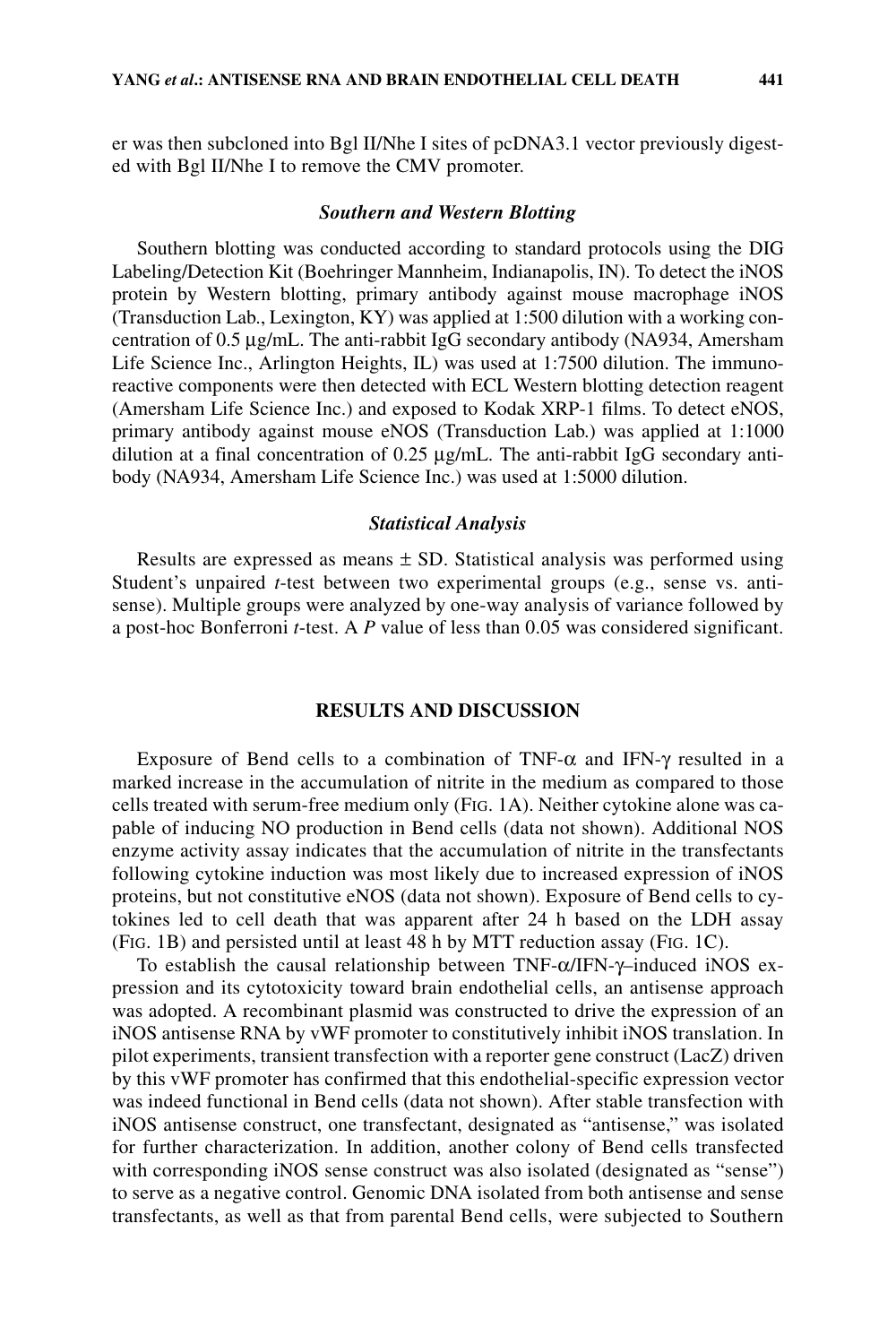

**FIGURE 1.** Increase in nitrite content and cell death induced by TNF-α/IFN-γ in Bend cells. (**A**) The nitrite contents in the medium from parental Bend cells following TNF- $\alpha$ (20 ng/mL)/IFN-γ (400 U/mL) treatment for 4, 24, and 48 h are shown. \*\*\**P* < 0.001 compared to 4 h;  $\uparrow\uparrow\uparrow$ ,  $P < 0.001$  compared to 4 h. (B) The extent of cell death based on LDH released in the parental Bend cells with  $(T + I)$  and without (control) TNF- $\alpha$ /IFN- $\gamma$ . \*\**P* < 0.001. (C) The extent of cell death based on the MTT assay with  $(T + I)$  or without (control) TNF-α/IFN-γ treatment for 48 h. Higher OD<sub>540nm</sub> absorbency on the *ordinate* indicates higher survival rates. \*\*\* $P < 0.001$ . Mean  $\pm$  SD in triplicate. Data shown are representative of three separate experiments with similar results.

blotting, using a 2.2-kb fragment containing the ampicillin resistance (Amp<sup>r</sup>) gene as a probe, to ensure the stable integration of transgene sequences into the genome of transfectants. The left panel of FIGURE 2A shows the Hinc II and Sty I digestion patterns of genomic DNA isolated from both transfectants and parental Bend cells. The same gel was then subjected to Southern hybridization (right panel, FIG. 2A). A DIG-labeled probe only recognized the bands in genomic DNA isolated from antisense and sense cells, but not that from parental Bend. Western blotting demonstrated that, under identical experimental conditions with equal amounts of proteins (20 µg) loaded in each lane, antisense transfectants expressed substantially fewer iNOS proteins compared to sense controls (FIG. 2B). Densitometry scanning of the blot revealed approximately 60 to 70% inhibition of iNOS protein expression in antisense cells compared to sense or parental Bend cells. The blockade of iNOS expression in antisense cells is significant yet incomplete because an increase in iNOS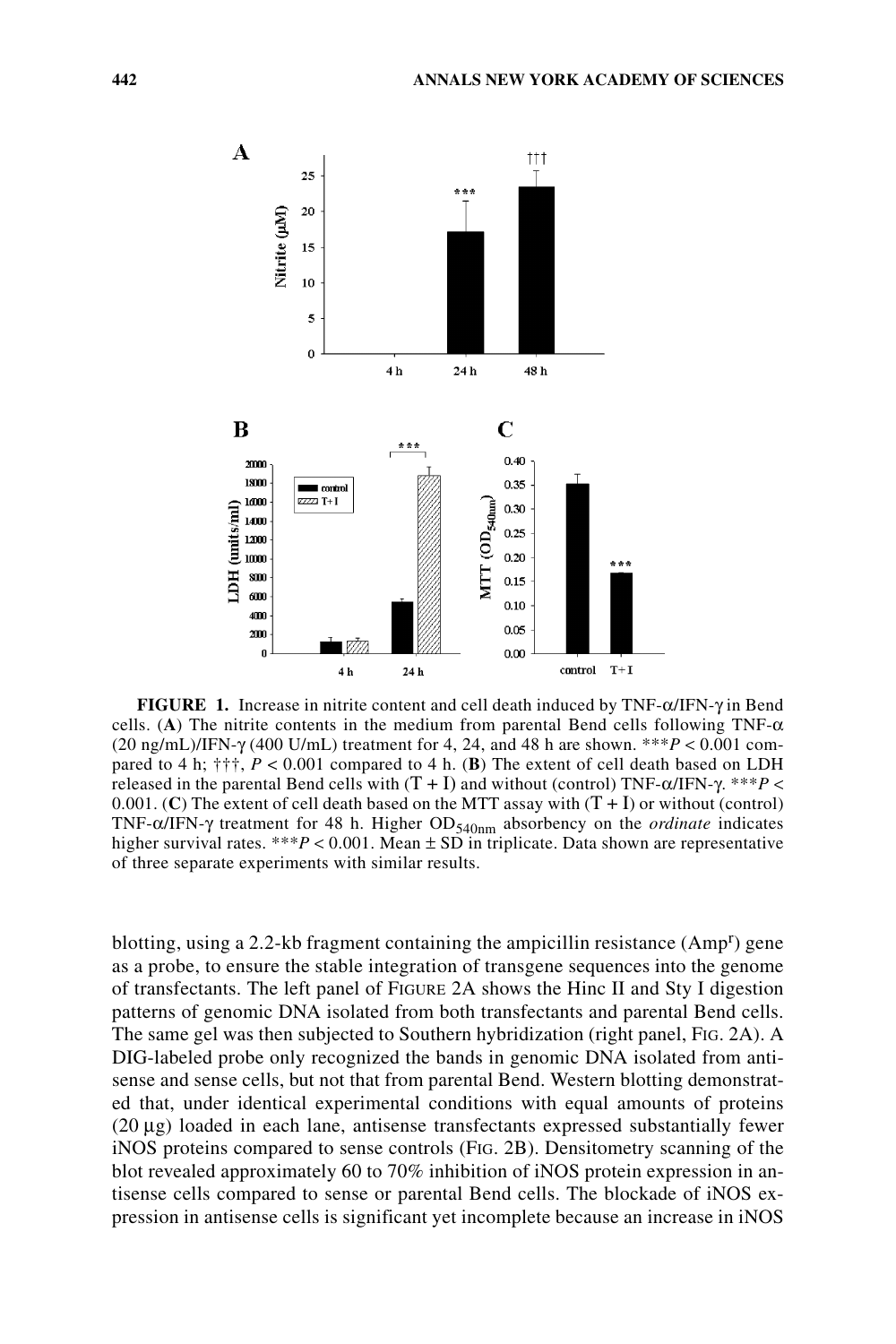

**FIGURE 2.** Characterizations of iNOS antisense and sense transfectants. (**A)** (*Left panel)* Agarose gel electrophoresis of genomic DNA digested with Hinc II and Sty I. *(Right panel)* The same gel blotted to a nylon membrane and probed with a DIG-labeled Amp<sup>r</sup> sequence. M, molecular weight markers of  $\lambda$  DNA digested with Hind III; P, genomic DNA of parental Bend cells; A, genomic DNA of antisense transfectants; S, genomic DNA of sense transfectants. The *arrow* indicates the hybridization signal. (**B**) Western blots of iNOS and eNOS with  $(+)$  or without  $(-)$  TNF- $\alpha$  (20 ng/mL)/IFN- $\gamma$  (400 U/mL) treatment for 24 h. (**C**) The nitrite content in the medium from transfectants treated with TNF-α/IFN-γ for 24 and 48 h. \*\*\**P* < 0.001;  $\uparrow \uparrow \uparrow$ , *P* < 0.001. Results shown in (C) are representative of three separate experiments. Mean  $\pm$  SD in triplicate.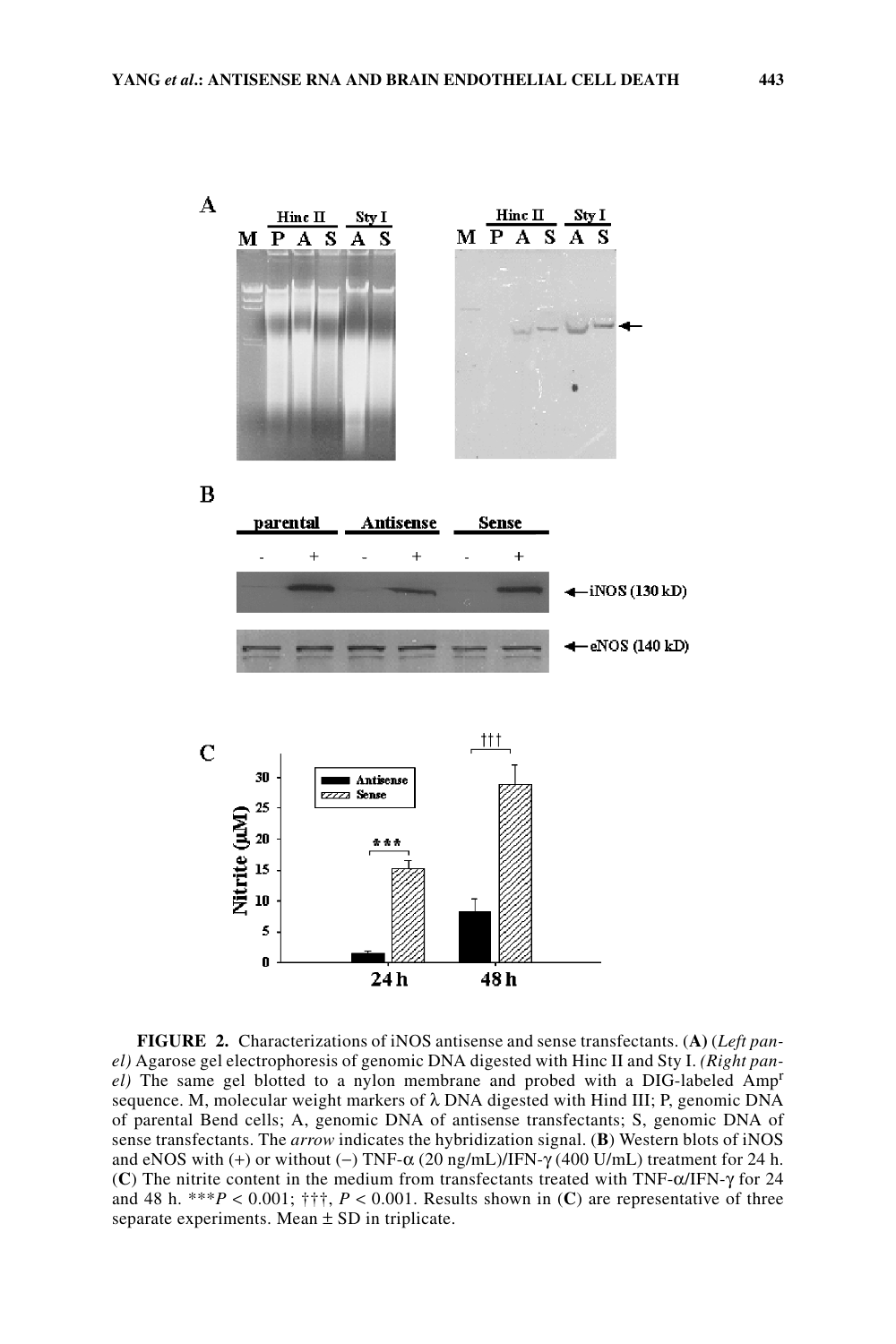expression could still be detected after TNF-α/IFN-γ treatment. As shown in the lower panel of FIGURE 2B, the eNOS level, however, did not show significant changes either in antisense or sense transfectants exposed to cytokines. Moreover, the eNOS levels between uninduced antisense and sense transfectants appear similar, indicative of a specific inhibitory effect of the antisense RNA against endogenous iNOS gene without affecting eNOS expression. Results in FIGURE 2C demonstrate that nitric oxide production, as reflected by the accumulation of nitrite contents in the medium, was partially suppressed in the stable transfectants of iNOS antisense construct upon cytokine induction, as compared to those transfected with sense iNOS construct. At the end of 24-h treatment with TNF-α/IFN-γ antisense cells produced significantly less nitrite than sense controls (antisense:  $1.49 \pm 0.37 \mu$ M; sense: 15.24  $\pm$  1.32  $\mu$ M,  $P < 0.001$ ). After 48 h, culture media from antisense cells contained 8.31  $\pm$  1.99 µM nitrite whereas those from sense contained 28.95  $\pm$  3.07 µM  $(P < 0.001)$ . In addition to the Griess reaction, NOS activity assay was performed with cytosolic extracts from transfectants following exposure to cytokines for 24 h. We found antisense cells did contain less calcium-independent NOS activity, presumably derived from iNOS, than that from sense controls (data not shown). In contrast, neither antisense nor sense transfectants showed significant changes in calcium-dependent NOS activities (presumably from eNOS) upon stimulation with cytokines (data not shown). Altogether, results in FIGURE 2 demonstrate that stable integration and overexpression of this 145-bp antisense gene is capable of suppressing, at least in part, iNOS enzymatic activity and NO synthesis upon cytokine induction.

We examined whether antisense suppression of iNOS expression may confer cytoprotection to Bend cells challenged with cytokines. A quantitative indicator of cell death is the oligonucleosomes released into cytosol of apoptotic cells.<sup>8</sup> Therefore, a sandwich ELISA kit was employed to quantitatively measure the contents of cytosolic oligonucleosomes in antisense and sense transfectants following cytokine exposure. As shown in FIGURE 3A, the relative oligonucleosome content in sense transfectants is much higher than those in the antisense cell line, although both cell lines had comparable background levels of cell death without cytokine induction  $(1.09 \pm 0.17)$  in antisense vs.  $0.98 \pm 0.20$  in sense,  $P = 0.4331$ ). This observation implies that excessive nitric oxide produced from iNOS as a result of cytokine induction may be detrimental to Bend cells. Antisense cells also demonstrated a relatively higher survival rate than did sense cells following cytokine stimulation based on LDH (FIG. 3B) and MTT (FIG. 3C) assays. We chose PI-staining of dead cells as a morphological approach to further analyze cell death (FIG. 3D). Under fluorescent microscope, very few cells were stained with PI in the antisense (upper left) and sense (lower left) transfectants without cytokines. With cytokine treatment, antisense cells (upper right) maintained a much higher cell viability as compared to sense cells (lower right) that show intense nuclear PI-staining, indicative of extensive cell loss.

Despite the constitutive expression of antisense RNA against iNOS, the antisense transfectants still expressed a small pool of iNOS proteins upon exposure to TNF-α/ IFN-γ (FIG. 2B). However, TNF-α/IFN-γ did not cause an additional increase in cellular NO contents based on measurement of medium nitrite accumulation (FIG. 2C). The discrepancy between the extent of iNOS protein expression and medium nitrite accumulation remains unknown. Notably, expression of iNOS proteins may not necessarily cause massive NO production with resultant nitrite accumulation. Changes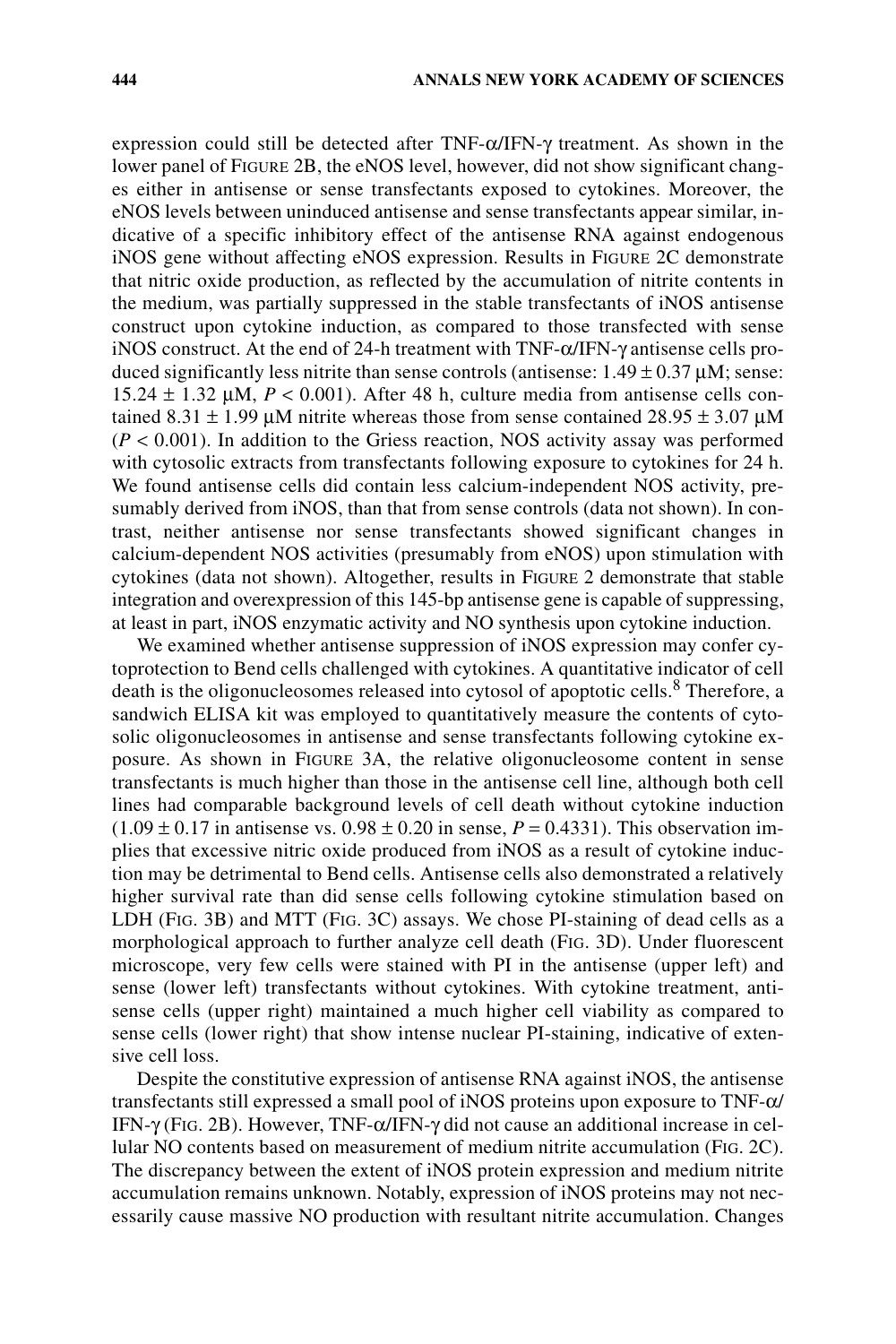in intracellular NO contents also depend on other factors. These include substrate availability, enzymatic activities of iNOS proteins, expression levels and/or enzymatic activities of other constitutive NOS isoforms. Interestingly, iNOS activity is subject to positive feedback regulation by NO. For example, pretreatment of rat hepatocytes with *S*-nitroso-*N*-acetyl penicillamine (SNAP), an NO donor, enhanced



**FIGURE 3.** The extent of cell death in antisense and sense transfectants following cytokine exposure. (A) The DNA fragmentation ELISA assay with  $(T + I)$  or without (control) TNF- $\alpha$  (20 ng/mL)/IFN- $\gamma$  (400 U/mL) treatment for 24 h. The results are expressed as relative cytosolic oligonucleosome contents in arbitrary units with serially diluted apoptotic HL60 cell lysate as reference standards. A higher value on the ordinate reflects a greater extent of cell death.  $*$ <sup>\*</sup>*P* < 0.01. (**B**) The LDH assay following cytokine treatment for 24 h. \*\*\**P* < 0.001. (**C**) The MTT assay following cytokine treatment for 48 h. \*\* *P* < 0.01. Mean ± SD in triplicate. Data shown in **A**, **B**, and **C** are representatives of at least three separate experiments with similar results. (**D**) *(Left panels)* The fluorescent images of the antisense (*upper*) and sense (*lower*) transfectants without cytokine treatment. (*Right panels)* The images of antisense (*upper*) and sense (*lower*) transfectants with cytokine treatment for 24 h. *Arrows* indicate the dead or dying cells with propidium iodide stain.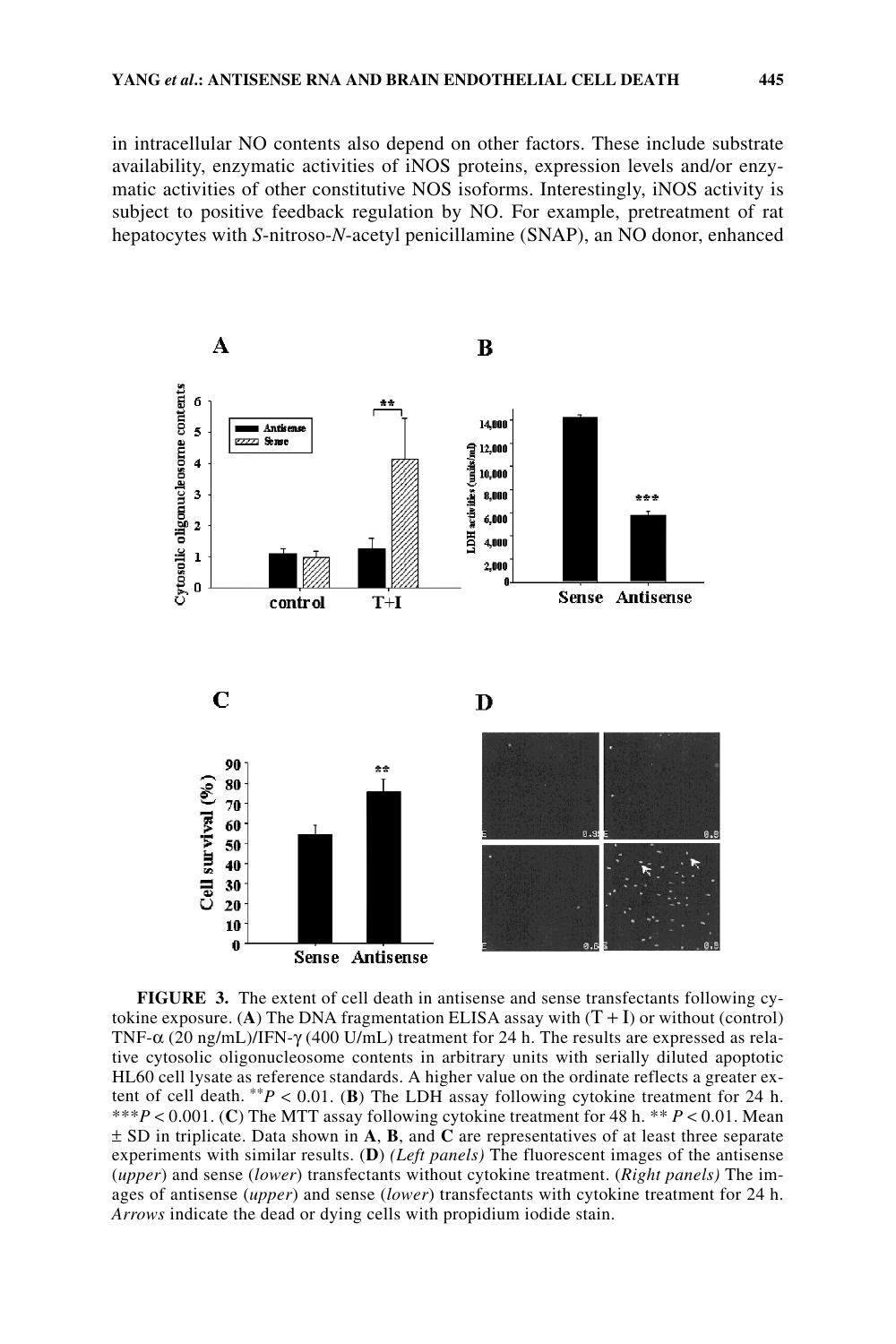NO production by promoting iNOS dimerization without affecting expression level of iNOS mRNA or protein.<sup>9</sup> Partial suppression of iNOS expression may therefore abolish this potentiation effect of NO, rendering the remaining small portion of iNOS proteins incapable of massive NO production. This may in part explain the observation that, despite the presence of remaining iNOS proteins as detected by Western blotting (FIG. 2B), antisense RNA against iNOS effectively conferred cytoprotection to Bend cells upon exposure to TNF- $\alpha$  plus IFN- $\gamma$ , based on LDH release assay (FIG. 3B). Another possibility is that the small amount of iNOS that remained in antisense transfectants, as well as the endogenous eNOS, contributed to the basal levels of NO that may be beneficial against the insults. NO at physiological concentrations is known to protect the human monocytic U937 cells against TNF-α– induced apoptosis by reducing the generation of ceramide.<sup>10</sup> Antisense suppression of iNOS with resultant reduction of excessive NO formation may therefore modulate cellular NO content to a lower level that was beneficial to Bend cells, causing cytoprotective effects against inflammatory cytokines such as TNF- $\alpha$  and IFN- $\gamma$ .

Previously, we have successfully suppressed iNOS mRNA and protein expression induced by TNF- $\alpha$ /IFN- $\gamma$  in Bend cells using a NF- $\kappa$ B trap.<sup>7</sup> This strategy entails exogenous introduction of a hairpin oligonucleotide decoy with the consensus sequence for NF-κB binding site. However, NF-κB is a potent transactivator for the expression of a number of other genes besides iNOS; downregulation of NF-κB thus appears to be a nonspecific—hence, a less ideal—approach to elucidate the cytoprotective or cytotoxic effect of  $iNOS$ <sup>11</sup> In order to circumvent these problems, we transfected the murine brain endothelial cells with recombinant constructs that constitutively express the antisense RNA to iNOS gene driven by the promoter of endothelium-specific vWF. This 750-bp vWF promoter has previously been demonstrated to target the expression of LacZ to a subpopulation of endothelial cells in yolk sac and adult brain *in vivo.*12 Therefore, this promoter may be especially valuable in gene therapy for treating cerebral disorders that involve endothelial cells. This vWF promoter has also been engineered to confer tissue-specific expression of a suicidal gene in human umbilical vascular endothelial cells as an anti-angiogenesis approach for cancer treatment.<sup>13</sup> Another attractive approach recently available for gene knockdown is the small interference RNA (siRNA). The endothelium-specific promoter may also be applied to drive the expression of siRNA *in vivo* for clinical use in the near future. Overall, results reported here and by others lay the foundation for future *in vivo* studies, using alternative gene delivery techniques such as retroviral or adenoviral vector, to suppress the iNOS activity in a cell-specific manner.

## **ACKNOWLEDGMENTS**

This work was supported by a Tzu Chi University Research Grant (TCMRC93119A-01) and a National Science Council grant (NSC93-2314-B-320- 002) to D.-IY. and by Washington University School of Medicine–Pharmacia Biomedical Research Support Program, Lowell B. Miller Memorial Research Grant (National Brain Tumor Foundation), and a National Science Council grant (NSC92- 2314-B-038-030) to C.Y.H.